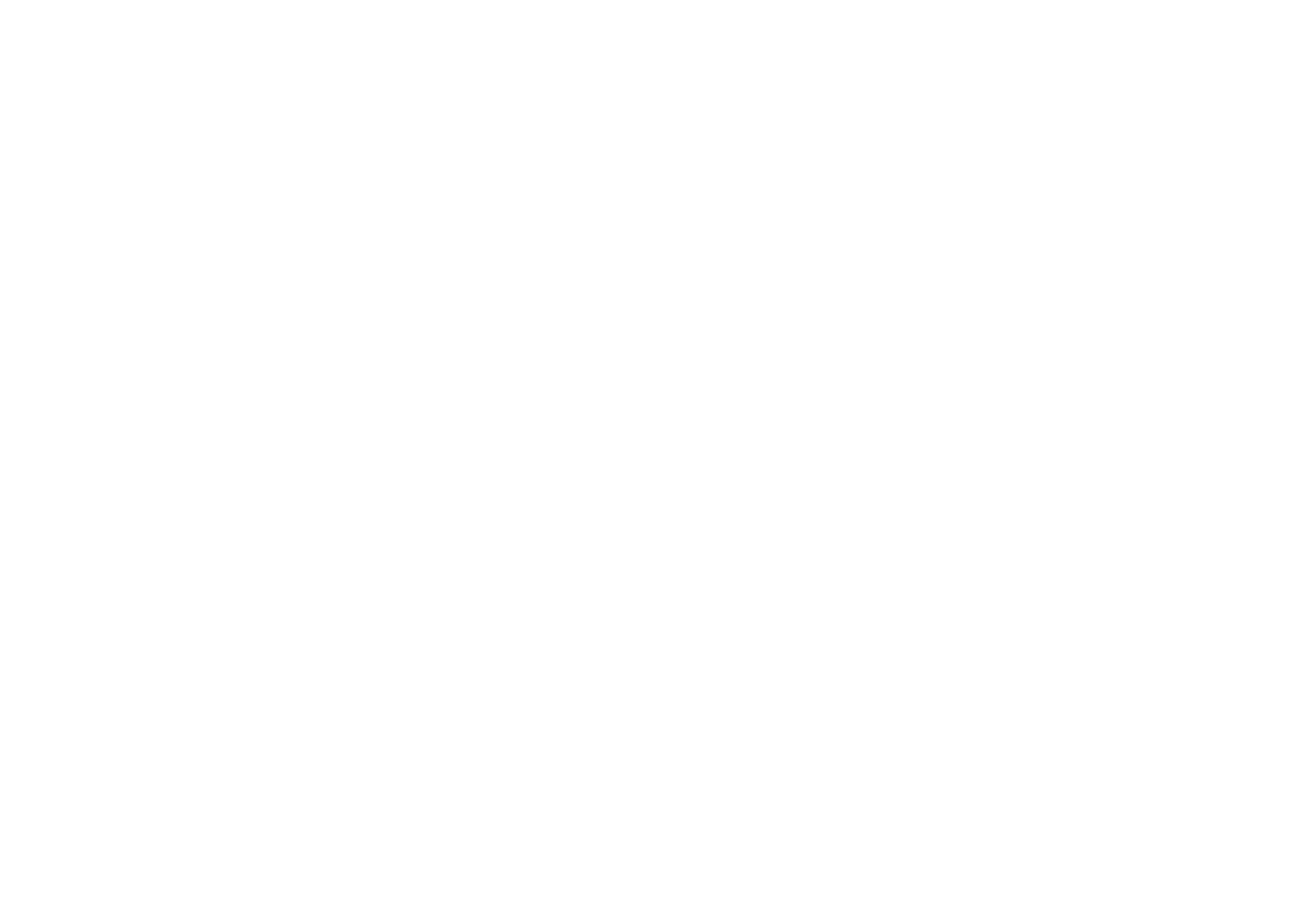| Work package 2: [Name]                                                                                                                                                                                                                                                                                                                                                                                                                                                                                                          |           |                   |  |             |  |
|---------------------------------------------------------------------------------------------------------------------------------------------------------------------------------------------------------------------------------------------------------------------------------------------------------------------------------------------------------------------------------------------------------------------------------------------------------------------------------------------------------------------------------|-----------|-------------------|--|-------------|--|
| Ensure consistence with the detailed budget table (same WP number and name).                                                                                                                                                                                                                                                                                                                                                                                                                                                    |           |                   |  |             |  |
| <b>Duration months:</b>                                                                                                                                                                                                                                                                                                                                                                                                                                                                                                         | $MX - MX$ | Lead beneficiary: |  |             |  |
| <b>Objectives</b><br>List the specific objectives (from section 3.1) to which this work package is linked.                                                                                                                                                                                                                                                                                                                                                                                                                      |           |                   |  |             |  |
| $\alpha$                                                                                                                                                                                                                                                                                                                                                                                                                                                                                                                        |           |                   |  |             |  |
| Description of the activities (what, how, where)<br>Present a concise overview of the work (planned tasks). Be specific, give a short name for each task and me ber them (the same list of tasks will have to be used for the division of work).                                                                                                                                                                                                                                                                                |           |                   |  |             |  |
| Task number<br>(continuous numbering<br>linked to WP)                                                                                                                                                                                                                                                                                                                                                                                                                                                                           | Task name |                   |  | Description |  |
| 2.1                                                                                                                                                                                                                                                                                                                                                                                                                                                                                                                             |           |                   |  |             |  |
| 2.2                                                                                                                                                                                                                                                                                                                                                                                                                                                                                                                             |           |                   |  |             |  |
| Milestones (outputs/outcomes) & deliverables                                                                                                                                                                                                                                                                                                                                                                                                                                                                                    |           |                   |  |             |  |
| Milestones are control points in the project that help to chart progress Duicatiles are outputs which can be delivered to us (any format).<br>Limit the number of milestones and deliverables. Do not include minor wib-homs or internal working papers.<br>Note: The description should include details on type (publication e.g. Ver/ brochure / working paper / article / press release / slides / CD; website/web-tool; etc), format (e.g. printed and/or                                                                   |           |                   |  |             |  |
| electronic, downloadable), the approximate number of pages and sopies of a publication, language).<br>Means of verification are how you intend to prove that the<br>ilesione bas been reached. If appropriate, you can refer to indicators (e.g. laboratory prototype that is 'up and running'; software or<br>webpage that is released and validated by a user group field curvey that is completed and data quality validated).<br>ould relate to this starting date.<br>Month 1 marks the start of the project, and all dead |           |                   |  |             |  |
| The labels used mean:<br>Public - fully open (e.g. web)                                                                                                                                                                                                                                                                                                                                                                                                                                                                         |           |                   |  |             |  |
| Confidential — restricted under the conditions of the grant agreement<br>Classified - EU-classified (EU-CO)<br>ELARESTR, EU-SEC) under Commission Decision No 2015/444                                                                                                                                                                                                                                                                                                                                                          |           |                   |  |             |  |